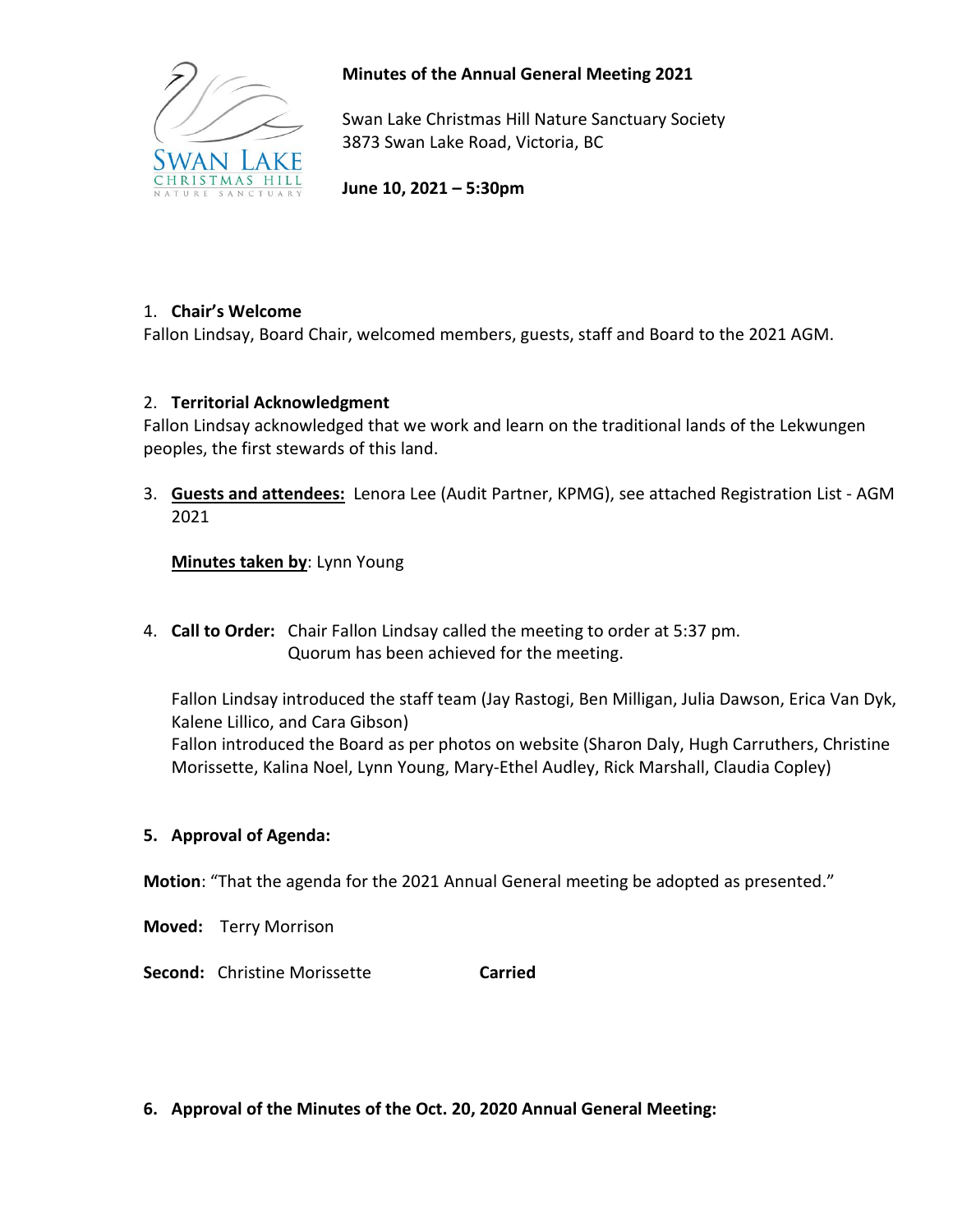**Motion: "**That the meeting minutes from the Virtual Annual General Meeting on October 15, 2020 – 5:30 pm be adopted as presented."

**Moved:** Robert Dick

**Second:** Sharon Daly **Carried**

- **7. Chair's Remarks: As reported by Fallon Lindsay, Chair:** Please see appendix.
- **8. Presentation by Executive Director**

## **9. Auditor's Report**

#### **Review 2020 Financial Statements:**

Lenora Lee, Audit Partner with KPMG LLP, presented a video report of the Financial Statements. The independent auditor's report states that there are no significant issues or deficiencies and processes are indicative of sound financial management. The Chair thanks KPMG and called for the following motions:

 **Motion: "**That final Financial Statements for the fiscal year ending 2020 be adopted as presented."

 **Moved:** Haji Charania

**Second: Robert Dick Carried** 

## **Resolution to appoint Auditor for Fiscal Year ending 2021:**

**Motion:** "That the firm KPMG be reappointed as auditors to complete the financial statements for the fiscal year ending 2021 and that the Board of Directors be authorized to fix the remuneration for these services."

 **Moved:** Haji Charania

 **Second:** Robert Dick **Carried**

## **10. Endowment Fund Report:**

**As reported by Treasurer, Hugh Carruthers:** Please see appendix

#### **11. Nomination Committee Report:**

**All candidates are joining by acclamation** as there are the same number of candidates as vacancies.